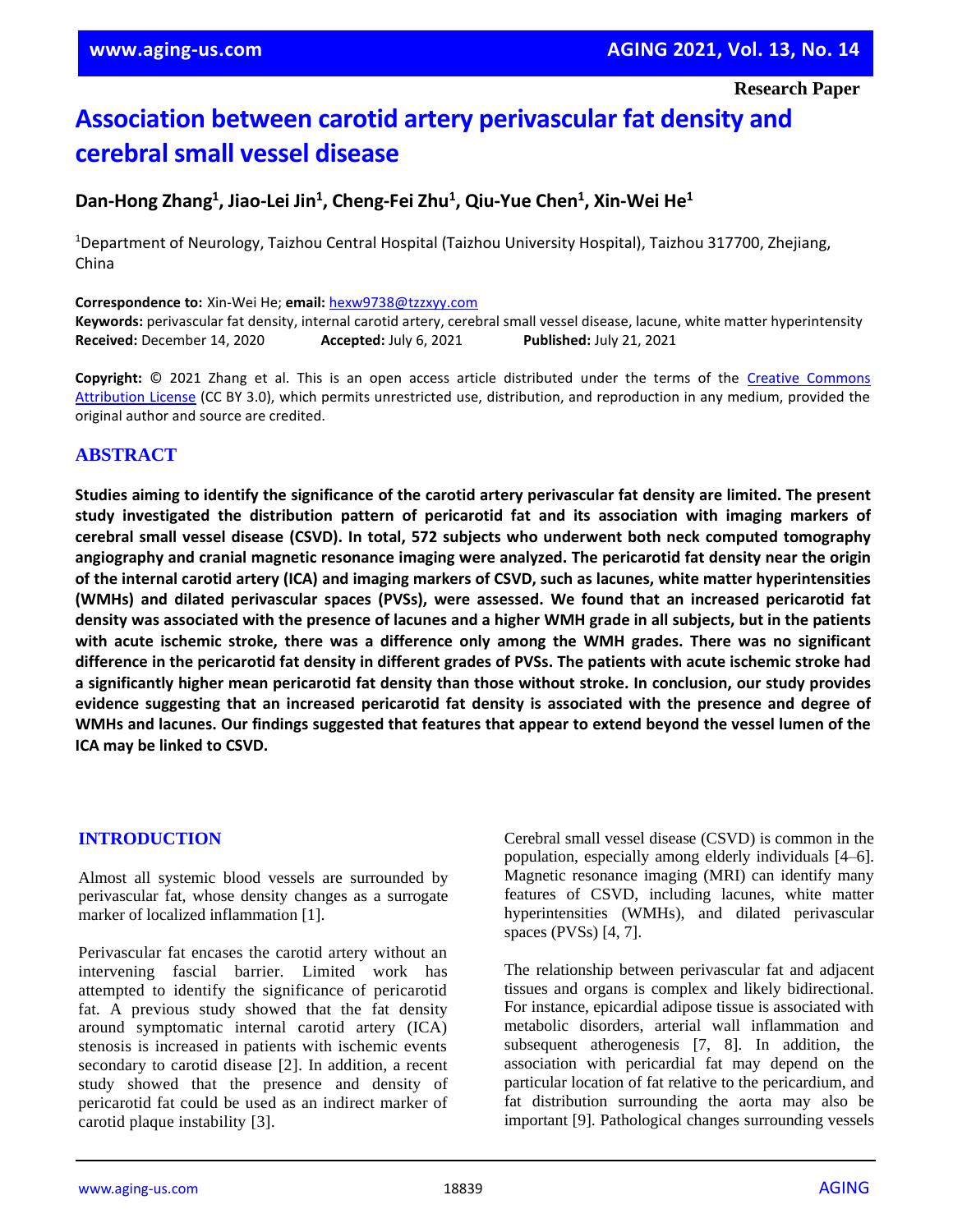seem to be associated with nearby parenchymal alterations.

Whether pericarotid fat is correlated with CSVD has not been investigated. The aim of the current study was to investigate the distribution pattern of pericarotid fat and its association with the imaging markers of CSVD.

## **RESULTS**

#### **Baseline characteristics**

In total, 572 subjects were included. As shown in Table 1, the average age of the patients was 66 (59, 74) years, and 65.2% of the patients were males. The overall mean HU of the pericarotid fat was  $-77.32 \pm 13.03$ , and the overall maximum HU was -62.48±14.55. Pericarotid fat was weakly correlated with age (mean HU R=0.116 *P*=0.006 and maximum HU R=0.100 *P*=0.017). In addition, the patients with hypertension had a significantly higher mean pericarotid fat density (-76.72±13.13 vs. -79.34±12.55, *P*=0.008, Supplementary Table 1), and the patients with hyperlipidemia had a significantly higher mean pericarotid fat density (- 76.40±12.50 vs. -78.75±13.71, *P*=0.040, Supplementary Table 1).

#### **Pericarotid fat and MRI markers of CSVD**

An increased pericarotid fat density was associated with the presence of lacunes (mean HU *P*=0.005 and maximum HU  $P=0.023$ , Tables 2, 3 and Figure 1A, 1B) and a higher WMH grade (both mean and maximum HU *P*<0.001, Tables 2, 3 and Figure 1C, 1D), and both remained significantly different after adjusting for the other clinical parameters, except for the maximum HU in WMHs (Grade 1). Although there was a difference in the maximum HU across different grades of PVSs, the difference disappeared after adjusting for the other clinical parameters (Table 3). There was no significant difference in the mean HU across the different grades of PVSs (Table 2).

There were 377 (65.9%) patients with acute ischemic stroke (AIS). The patients with AIS had a significantly higher pericarotid fat density than those without AIS (mean HU *P*=0.002 and maximum HU *P*=0.013, Table 1). The difference in the mean HU remained after adjusting for the different clinical parameters between the groups, while the difference in the maximum HU disappeared (mean HU AOR (95% CI), 1.179 (1.003- 1.387), *P*=0.040 and maximum HU *P*=0.097).

In the sensitivity analysis of the 192 patients without stroke, there was a significantly higher pericarotid fat density in the lacune group and the higher WMH grade group (Table 4). In 377 patients with stroke, the pericarotid fat density was higher in the high WMH grades, while there was no significant difference by lacunes and PVSs (Table 4).

#### **Pericarotid fat density in patients with extracranial ICA stenosis**

Forty-three subjects had extracranial ICA stenosis, and we recorded the value at the maximum stenosis slice. The pericarotid fat in the slice with maximum stenosis had a higher density than that near the origin of the ICA (mean HU -67.33±12.34 vs. -72.62±12.58, *P*=0.008 and maximum HU -52.39±11.48 vs. -56.89±13.05, *P*=0.008). In addition, the mean HU and maximum HU in these two places were strongly correlated  $(R=0.680,$ *P*<0.001 and R=0.626, *P*<0.001, Figure 2).

Because the number of patients with extracranial ICA stenosis was small, we could not perform a separate analysis of the association between the perivascular fat density and MRI markers of CSVD limited to these patients.

## **DISCUSSION**

This study provides an objective assessment of the association between the pericarotid fat density and imaging markers of CSVD. An increased pericarotid fat density was associated with the presence of lacunes and a higher WMH grade in all subjects. There was no significant difference in the pericarotid fat density across different grades of PVSs. The patients with AIS had a significantly higher pericarotid fat density. The pericarotid fat density in the maximum stenosis slice was higher than that near the origin of the ICA in patients with extracranial ICA stenosis.

Although some previous studies have suggested that visceral fat accumulation is related to the presence of various markers of CSVD, including WMHs and lacunes [10–12], it is more likely to be mediated by adiposity-related risk factors, such as hypertension, diabetes or dyslipidemia. It is generally known that visceral adipose tissue accumulation is positively associated with cardiovascular disease. In the present study, although we found that the pericarotid fat density was associated with CSVD risk factors, such as age, hypertension and hyperlipidemia, the association between the pericarotid fat density and CSVD remained significant after adjusting for these clinical parameters. Thus, pericarotid fat is an independent risk factor for CSVD.

We found that the pericarotid fat density was associated with the presence of lacunes and higher WMH grades.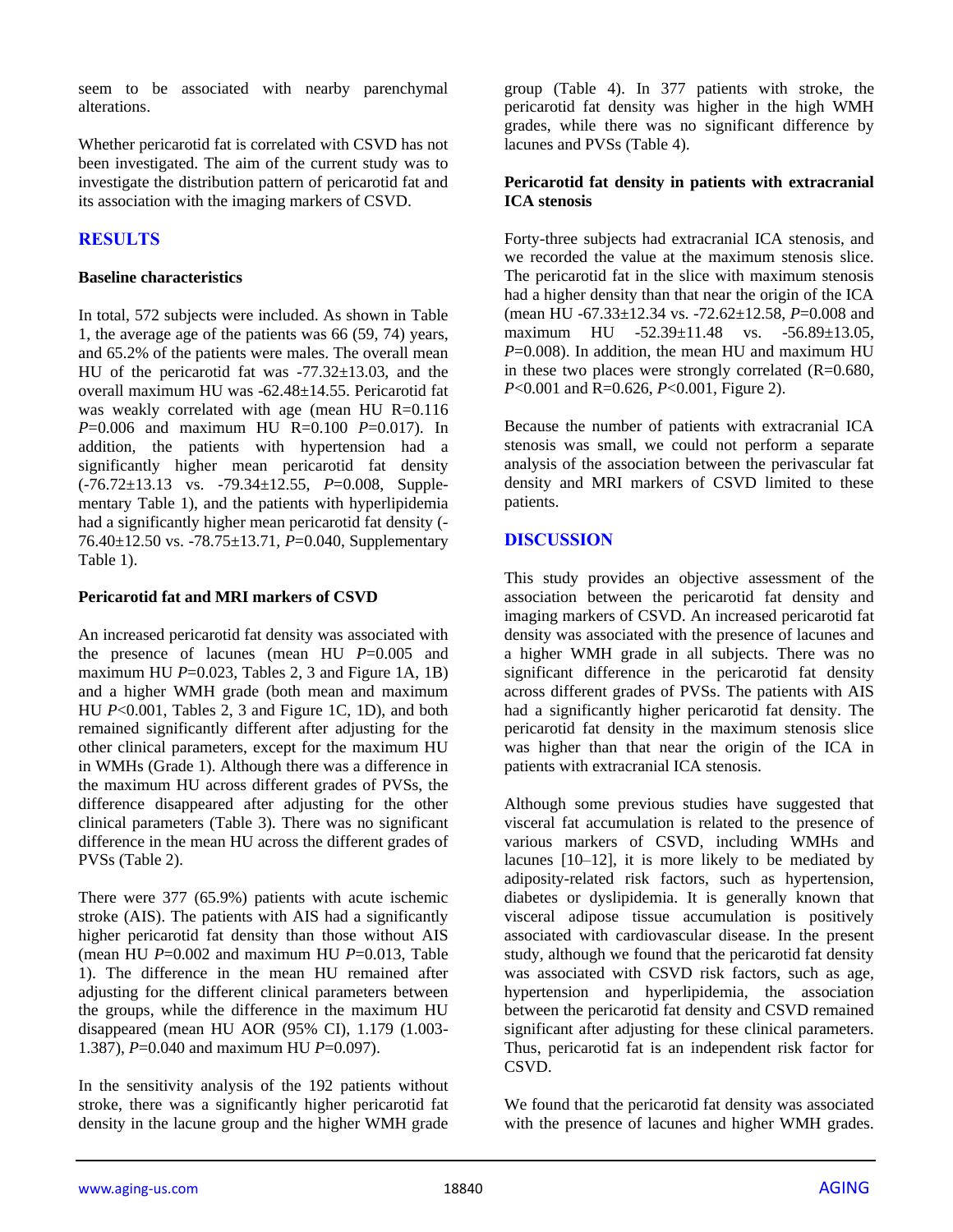| <b>Characteristics</b>        | All $(n=572)$      | Without AIS $(n=195)$ | With AIS $(n=377)$ | $\boldsymbol{P}$ |
|-------------------------------|--------------------|-----------------------|--------------------|------------------|
| Age, years                    | 66 (59, 74)        | 64 (58, 70)           | 68 (60, 76)        | < 0.001          |
| Male, $n$ $(\%)$              | 373 (65.2%)        | 131 (67.2%)           | 242 (64.2%)        | 0.555            |
| Hypertension                  | 440 (76.9%)        | 141 (72.3%)           | 299 (79.3%)        | 0.041            |
| Diabetes mellitus             | 225 (39.3%)        | 70 (35.9%)            | 155 (41.1%)        | 0.201            |
| Hyperlipidemia                | 348 (60.8%)        | 115 (58.7%)           | 233 (61.8%)        | 0.444            |
| Coronary heart disease        | 152 (26.6%)        | 53 (27.2%)            | 99 (26.3%)         | 0.855            |
| Atrial fibrillation           | 145 (25.3%)        | 41 (21.0%)            | 114 (30.2%)        | 0.018            |
| Current smoking               | 186 (32.5%)        | 48 (24.6%)            | 138 (36.6%)        | 0.003            |
| Drinking                      | 98 (17.1%)         | 36 (18.5%)            | 62(16.5%)          | 0.572            |
| Medication                    |                    |                       |                    |                  |
| Antihypertensive therapy      | 285 (49.8%)        | 88 (45.1%)            | 197 (52.3%)        | 0.089            |
| Antidiabetic therapy          | 149 (26.0%)        | 47 (24.1%)            | $102(27.1\%)$      | 0.497            |
| <b>Statins</b>                | 125 (21.9%)        | 40 (20.5%)            | 85 (22.5%)         | 0.546            |
| Antithrombotic therapy        | 145 (25.3%)        | 38 (19.5%)            | 107 (28.4%)        | 0.018            |
| Mean HU of pericarotid fat    | $-77.32 \pm 13.03$ | $-79.64 \pm 12.83$    | $-76.11 \pm 12.99$ | 0.002            |
| Maximum HU of pericarotid fat | $-62.48 \pm 14.55$ | $-64.60 \pm 14.98$    | $-61.38 \pm 14.22$ | 0.013            |

**Table 1. Baseline characteristics of the participants.**

The values are presented as the mean  $\pm$  SD or median (interquartile range) for continuous variables and as a number (percentages) for categorical variables.

Abbreviations: AIS, Acute ischemic stroke; HU, Hounsfield Units.

|       |  |  |  | Table 2. Association between the mean HU of perivascular fat density and neuroimaging markers of |  |
|-------|--|--|--|--------------------------------------------------------------------------------------------------|--|
| CSVD. |  |  |  |                                                                                                  |  |

| <b>Characteristics</b> | N         |     | <b>Mean HU</b>                                 |         |                      |                  |  |  |
|------------------------|-----------|-----|------------------------------------------------|---------|----------------------|------------------|--|--|
|                        |           |     | <b>Value</b>                                   | P       | <b>AOR (95% CI)</b>  | $\boldsymbol{P}$ |  |  |
| Lacunes                |           | 363 | $-78.35$ ( $-89.13$ , $-69.08$ ) <sup>*</sup>  | 0.005   |                      |                  |  |  |
|                        | $+$       | 209 | $-74.39$ ( $-86.33$ , $-65.07$ ) <sup>*</sup>  |         | 1.218 (1.038, 1.430) | 0.016            |  |  |
| <b>WMHs</b>            | Grade 0   | 143 | $-82.36$ ( $-91.33$ , $-71.25$ ) <sup>*#</sup> |         |                      |                  |  |  |
|                        | Grade 1   | 236 | $-78.02$ ( $-89.13$ , $-67.58$ ) <sup>*@</sup> | < 0.001 | 1.366(1.083, 1.725)  | 0.009            |  |  |
|                        | Grade 2-3 | 193 | $-72.79$ $(-82.18, -63.45)^{40}$               |         | 1.396 (1.146, 1.702) | 0.001            |  |  |
| <b>PVS</b>             | Grade 0   | 141 | $-78.83 \pm 12.35$                             |         |                      |                  |  |  |
|                        | Grade 1   | 323 | $-77.50 \pm 13.16$                             | 0.067   | 1.066(0.870, 1.307)  | 0.538            |  |  |
|                        | Grade 2-4 | 108 | $-74.79 \pm 13.24$                             |         | 1.189 (0.957, 1.476) | 0.118            |  |  |

The results are adjusted for age, sex, hypertension, diabetes, dyslipidaemia, atrial fibrillation, coronary artery disease, smoking, and drinking. Quantitative data were divided into several layers by per standard deviation increase.

For WMHs,  $\degree$ Grade 0 vs Grade 1, <0.05;  $\degree$ Grade 0 vs Grade 2-3, <0.01;  $\degree$ Grade 1 vs Grade 2-3, <0.01.

Abbreviations: CSVD, cerebral small vessel disease; PVS, perivascular spaces; WMHs, white matter hyperintensities; HU, Hounsfield Units; AOR, adjusted odds ratio; CI, confidence interval.

Although the relationship between carotid artery disease and CSVD has been gradually revealed [13–15], the pathophysiologic mechanisms underlying the relationship between pericarotid fat and CSVD have not been fully established. Increasing studies have identified that perivascular fat has endocrine and paracrine functions, and the pathophysiological characteristics seem to be distinct in different anatomical locations and metabolic statuses [7, 8, 16].

One possible explanation is that pericarotid fat is a vascular risk factor that predisposes individuals to developing CSVD. Previous studies have revealed that both asymptomatic and symptomatic carotid atherosclerosis and compliance are associated with imaging markers of CSVD [7, 17, 18], and this phenomenon is more obvious in the ipsilateral hemisphere with ICA stenosis than the contralateral hemisphere [18]. It is conventionally believed that perivascular fat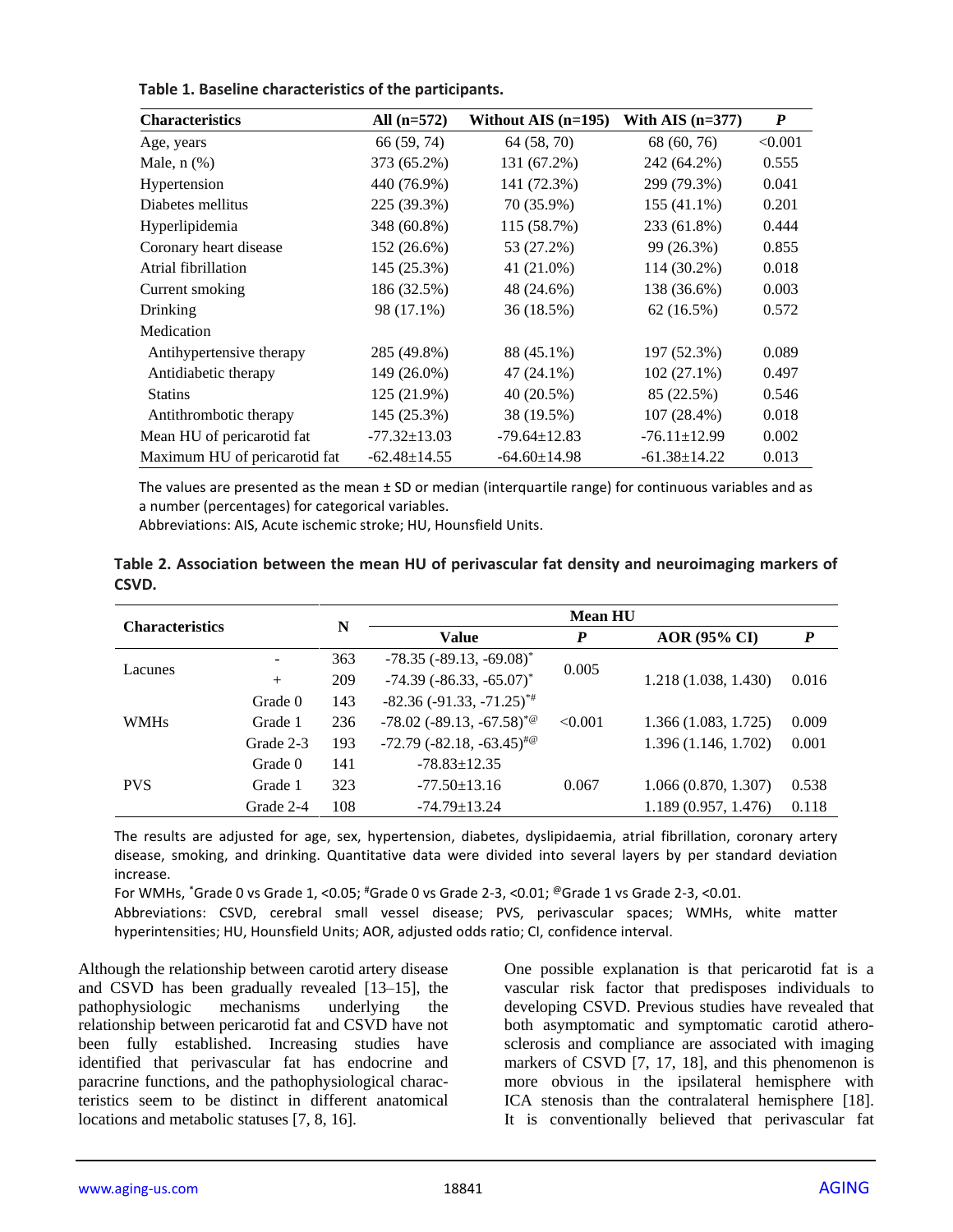| <b>Characteristics</b> |                          | N   | <b>Maximum HU</b>               |                  |                     |       |  |  |
|------------------------|--------------------------|-----|---------------------------------|------------------|---------------------|-------|--|--|
|                        |                          |     | Value                           | $\boldsymbol{P}$ | <b>AOR</b> (95% CI) | P     |  |  |
| Lacunes                | $\overline{\phantom{a}}$ | 363 | $-63.53 \pm 14.73$ <sup>#</sup> | 0.023            |                     |       |  |  |
|                        | $^{+}$                   | 209 | $-60.66 \pm 14.10^*$            |                  | 1.173(1.020, 1.386) | 0.047 |  |  |
| <b>WMHs</b>            | Grade 0                  | 143 | $-66.44 \pm 13.72$ <sup>*</sup> |                  |                     |       |  |  |
|                        | Grade 1                  | 236 | $-63.43 \pm 15.10^*$            | < 0.001          | 1.126(0.902, 1.405) | 0.294 |  |  |
|                        | Grade 2-3                | 193 | $-58.38 \pm 13.47^{*}$          |                  | 1.356(1.118, 1.645) | 0.002 |  |  |
| <b>PVS</b>             | Grade 0                  | 141 | $-64.10 \pm 13.54$ <sup>*</sup> |                  |                     |       |  |  |
|                        | Grade 1                  | 323 | $-62.86 \pm 14.85$              | 0.025            | 1.033(0.845, 1.263) | 0.753 |  |  |
|                        | Grade 2-4                | 108 | $-59.22 \pm 14.55$ <sup>*</sup> |                  | 1.257(1.012, 1.561) | 0.083 |  |  |

**Table 3. Association between the maximum HU of perivascular fat density and neuroimaging markers of CSVD.**

The results are adjusted for age, sex, hypertension, diabetes, dyslipidaemia, atrial fibrillation, coronary artery disease, smoking, drinking, and drugs. Quantitative data were divided into several layers by per standard deviation increase.

For Lacunes, - vs +,  $*<$  0.01.

For WMHs, \*Grade 0 vs Grade 2-3, <0.05; #Grade 1 vs Grade 2-3, <0.01.

For PVS, \*Grade 0 vs Grade 2-4, <0.05.

Abbreviations: CSVD, cerebral small vessel disease; PVS, perivascular spaces; WMHs, white matter hyperintensities; HU, Hounsfield Units; AOR, adjusted odds ratio; CI, confidence interval.

has a detrimental effect on the vessel [8, 19]. For example, inflammatory changes in the fat surrounding the coronary artery are associated with high-risk plaque changes and coronary artery disease [2, 20]. In addition, an increased density of pericarotid fat was recently described in high-risk vulnerable carotid atherosclerotic plaque [2]. Thus, it can be inferred that the structural and functional changes in upstream large



**Figure 1. Association between pericarotid fat and MRI markers of CSVD.** Pericarotid fat density was associated with the presence of lacunes, (**A**) for mean HU, and (**B**) for maximum HU. Pericarotid fat density was associated with the different grades of WMHs, (**C**) for mean HU, and (**D**) for maximum HU. In the box-and-whisker plots, the lower and upper ends of the box represent the 25th and 75th percentiles, and the peripheral lines extending to the outer fences represent the 10th and 90th percentiles, respectively. \*<0.05; \*\*<0.01. Abbreviation, WMHs, white matter hyperintensities, HU, hounsfield unit.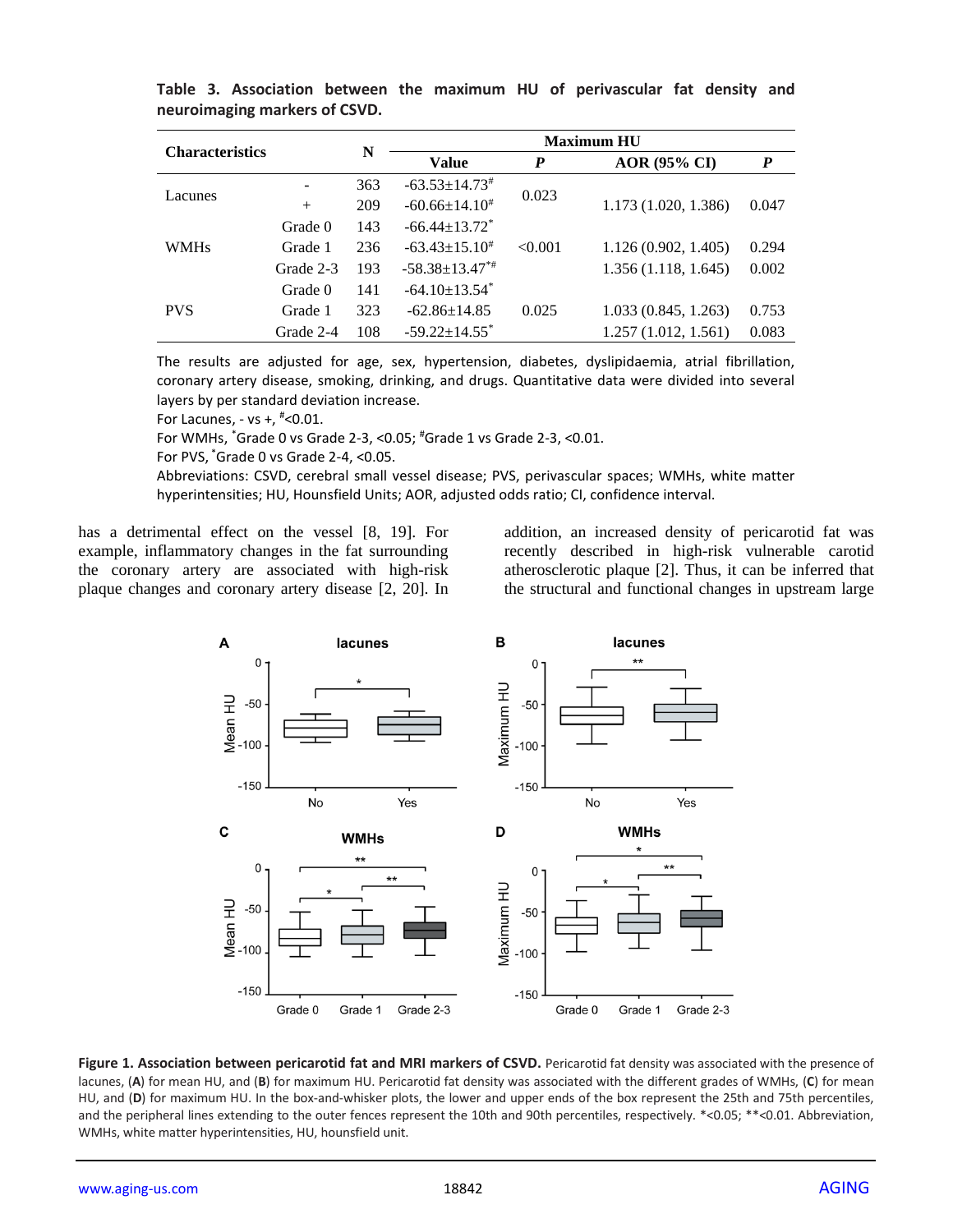| <b>Characteristics</b> |           |                                     | <b>Without AIS</b>              | <b>With AIS</b>                  |                                 |  |  |
|------------------------|-----------|-------------------------------------|---------------------------------|----------------------------------|---------------------------------|--|--|
|                        |           | <b>Maximum HU</b><br><b>Mean HU</b> |                                 | <b>Mean HU</b>                   | <b>Maximum HU</b>               |  |  |
|                        |           | $-81.50 \pm 12.22^*$                | $-66.44 \pm 14.68$ <sup>#</sup> | $-76.70 \pm 13.15$               | $-61.77 \pm 14.51$              |  |  |
| Lacunes                | $^{+}$    | $-75.31 \pm 13.29^*$                | $-75.31 \pm 14.91$ <sup>#</sup> | $-75.23 \pm 12.73$               | $-60.79 \pm 13.81$              |  |  |
| <b>WMHs</b>            | Grade 0   | $-83.19 \pm 12.05$ <sup>#</sup>     | $-69.14 \pm 13.55^*$            | $-80.81 \pm 11.69$ <sup>**</sup> | $-65.16 \pm 13.68$ <sup>*</sup> |  |  |
|                        | Grade 1   | $-80.62 \pm 12.69$ <sup>*</sup>     | $-65.36 \pm 15.34$ <sup>*</sup> | $-76.04 \pm 13.27$ *             | $-62.00 \pm 14.83$              |  |  |
|                        | Grade 2-3 | $-74.29 \pm 12.42^{\text{**}}$      | $-58.79 \pm 13.92^{\text{**}}$  | $-73.02 \pm 12.69^*$             | $-58.24 \pm 13.37$ *            |  |  |
|                        | Grade 0   | $-80.63 \pm 12.00$                  | $-66.32 \pm 13.37$              | $-77.65 \pm 12.50$               | $-62.64 \pm 13.54$              |  |  |
| <b>PVS</b>             | Grade 1   | $-80.55 \pm 13.18$                  | $-65.63 \pm 15.59$              | $-76.08 \pm 12.95$               | $-61.57 \pm 14.35$              |  |  |
|                        | Grade 2-4 | $-75.58 \pm 12.62$                  | $-59.14 \pm 14.69$              | $-74.38 \pm 13.63$               | $-59.27 \pm 14.59$              |  |  |

**Table 4. Association between the perivascular fat density and neuroimaging markers of CSVD in patients with or without stroke.**

For Lacunes, #<0.01. For WMHs, \*<0.05; #<0.01.

Abbreviations: AIS, Acute ischemic stroke; CSVD, cerebral small vessel disease; PVS, perivascular spaces; WMHs, white matter hyperintensities; HU, Hounsfield Units.

arteries affected by perivascular fat may alter the hemodynamics of small vessels downstream in the brain and might be linked to the pathogenesis of CSVD [21]. Notably, the relationship between the vascular wall and the surrounding adipose tissue is complex and likely bidirectional; for example, inflamed human vessels exert paracrine effects on the surrounding perivascular fat, preventing local intracellular lipid accumulation [22].

Another possible explanation is the direct communication between adipose tissue and the surrounding tissue. The perivascular fat of the ICA may have a profound influence on adjacent tissues through locally secreted biochemical factors, such as a paracrine fat organ in other parts [8, 9, 19]. Recent data support the role of perivascular fat density changes as a histopathologic marker of low-grade inflammation [23, 24]. Inflammation could impair endothelial function, leading to damaged regulation of vascular tone and the vasodilatory response, resulting in insufficient perfusion in the small perforating artery area and causing parenchymal changes, which are two potential mechanisms accounting for WMHs and lacunes.

We did not observe a significant correlation between pericarotid fat and the degree of PVSs. PVSs are extensions of the extracerebral fluid-filled spaces that follow the typical course of a vessel as it passes through gray or white matter, which is considered a passive anatomical structure secondary to transient vasoconstriction and vasodilation of the vessel it surrounds [25]. Our study suggested that pericarotid fat may not play a major role in the formation of dilated PVSs.

We found that the patients with AIS had a significantly higher mean pericarotid fat density than those without AIS. Our finding is similar to recent findings suggesting an increased density in the pericarotid fat surrounding



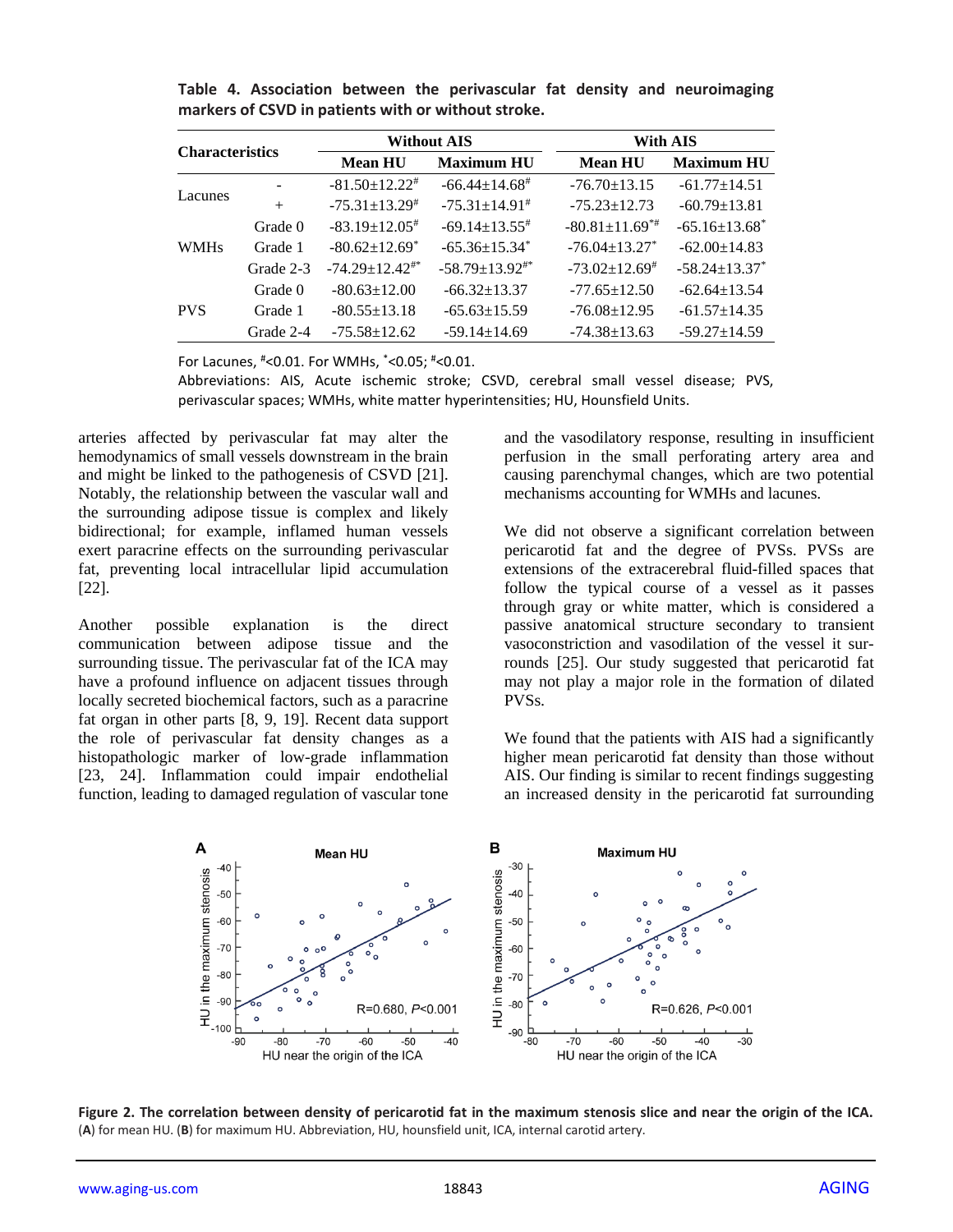the stenotic ICAs of patients with ischemic events compared with that of patients who were asymptomatic [18]. As mentioned above, pericarotid fat is directly wrapped around the carotid artery, and a higher density of pericarotid fat is a marker of carotid atherosclerotic plaque instability and vascular inflammation, which are risk factors for ischemic stroke. Recent studies have suggested that certain vulnerable plaques may present a risk factor for acute embolic infarction even though they do not cause any hemodynamically significant stenosis [26]. Our findings may have implications for identifying vulnerable plaques. Previous studies demonstrated that inflammatory signals secreted by the vascular wall of vulnerable plaques may prevent lipid accumulation by influencing the biological processes of adipocyte differentiation, proliferation and lipolysis [27, 28]. Thus, the density of perivascular fat could be increased due to decreased lipid accumulation under active vessel inflammation. Similarly, perivascular fat surrounding the proximal segments of the major coronary arteries had a striking value in the prognosis of cardiac death and nonfatal myocardial infarction and was associated with an increased risk of fatal heart attacks [29, 30]. The above results highlight the need for more tailored therapy for a subset of patients with a higher perivascular fat density to prevent recurrent stroke.

In the patients with extracranial ICA stenosis, we found that the pericarotid fat density in the maximum stenosis slice had a larger mean HU and maximum HU than those near the origin of the ICA. A previous study found a significantly increased pericarotid fat density around the stenotic ICA compared with that around the nonstenotic ICA on the same axial slice [18]. Combined with our research, these results further suggest that the presence of significant carotid artery stenosis is associated with increased perivascular fat inflammation. In addition, we found that the pericarotid fat density has correlations between the origin of the ICA and maximum stenosis. Because the origin of the ICA can easily and consistently be located in individuals, the density of fat in this place appears to be a marker of pericarotid fat.

Our study has some limitations. First, due to the crosssectional nature of the study, causality cannot be determined. Future prospective studies could be helpful in confirming the cause-effect relationship. Second, we included a large proportion of stroke patients and limited the age to between 50 and 80 years. The prevalence of WMHs and lacunar infarcts might be overestimated, and these patients were older. Neck CTA is usually performed because of suspected cerebrovascular disease. In addition, the MR images were evaluated by a single observer, and such analyses could be more rigorous when performed by several observers.

Third, because Asian populations have a higher proportion of intracranial atherosclerotic stenosis [31, 32], which is also related to the imaging markers of CSVD, intracranial atherosclerotic stenosis should be considered. Fourth, the measurement of fat density on CT can be affected by variability in the ROI placement. We chose to measure the average from bilateral ICAs from 3 discontinuous sections to reduce the degree of variation.

Nevertheless, to the best of our knowledge, this study was the first to investigate the association between pericarotid fat and CSVD and suggest that features that appear to extend beyond the vessel lumen of the ICA may be linked to CSVD. This information has implications for whether targeted medical intervention for perivascular fat can be effective in preventing diseases of the carotid artery and progression of CSVD.

In conclusion, our study provides evidence suggesting that an increased pericarotid fat density is associated with the presence and degree of WMHs and lacunes. It is necessary to identify potential biological pathways supporting the association between pericarotid fat changes and CSVD.

## **MATERIALS AND METHODS**

## **Patient recruitment**

We screened patients consecutively at our department from January 1, 2016, to December 31, 2019, to identify subjects meeting the following inclusion criteria: 1) an interval between the screened neck CTA and cranial MRI no longer than 3 months and 2) an age between 50 and 80 years. The exclusion criteria were as follows: 1) severe malacia lesion, extensive or old infarction, hemorrhage, atrophy or tumor; 2) other diseases that may cause white matter lesions, such as multiple sclerosis, vasculitis, and connective tissue diseases; or 3) poor imaging quality or partially missing images.

This study was approved by the ethics committee of the Taizhou Central Hospital (approval number, 2020L-12- 04). The study protocol conforms to the ethical guidelines of the 1975 Declaration of Helsinki. Informed patient consent was exempted because this was a retrospective study based on routine clinical data.

#### **Data collection and determination**

The demographics, clinical features, and vascular risk factors were extracted from the patients' medical records. The risk factors were defined as follows: hypertension (systolic/diastolic blood pressure > 140/90 mmHg over repeated measurements or a medical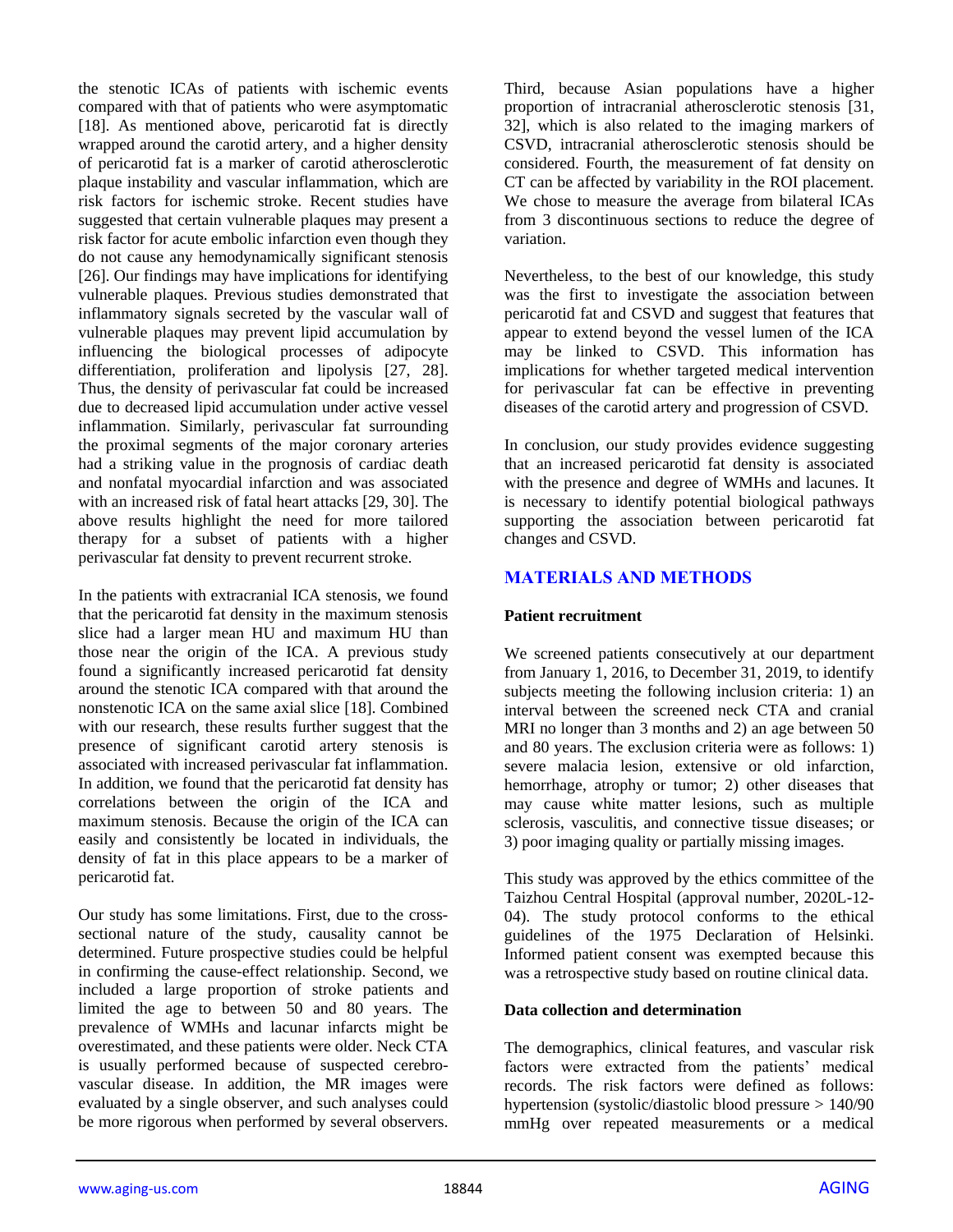history of hypertension), diabetes mellitus (fasting blood glucose  $> 7.0$  mmol/L, hemoglobin A1c  $> 6.5\%$ , self-reported diabetes mellitus, or the use of oral antidiabetic drugs or insulin), hyperlipidemia (serum triglycerides  $> 1.7$  mmol/L, low-density lipoprotein  $>$ 3.4 mmol/L, high-density lipoprotein cholesterol  $< 0.8$ mmol/L, or the use of statins), current smoking (currently smoking or quit smoking within 1 year of admission), and drinking (> 2 standard alcoholic beverages consumed per day).

#### **Neuroimaging acquisition and processing**

Computed tomography angiography (CTA) was performed using a 64-slice Discovery CT750 HD (GE, USA) with the following parameters: 100 kVp, 3 mAs, section thickness 0.625 mm, interval 0.625 mm, and display field of view (DFOV)  $250 \times 250$  mm. Intravenous iodinated contrast (Ioversol Injection, 1.5-2 ml/kg; Hengrui Medicine Co., Ltd., China) was administered at a rate of 4.0 mL/s.

The MRI examinations were performed using a 1.5T MR-Signa HDx MRI system (GE, USA). The MRI images were obtained after axial scanning using the following parameters: time repetition (TR)/time echo  $(TE)=8200/109$  ms, slice thickness  $(ST) = 5$  mm, DFOV  $= 165 \times 240$  mm for T2-weighted images; TR/TE  $=$ 464/14 ms,  $ST = 4$  mm, and DFOV = 225  $\times$  240 mm for T1-weighted images; and  $TR/TE = 3400/94$  ms,  $ST = 5$ mm, and DFOV =  $230 \times 230$  mm for diffusionweighted imaging (DWI).

#### **Pericarotid fat density analysis**

The density of the pericarotid fat surrounding the extracranial ICA can be measured via Hounsfield units (HU) on routine CTA imaging. We referred to an established approach previously described in [2] using predefined image display settings (window width, 500 HU; window center, 100 HU). We placed 2 regions of interest (ROIs)  $(3 \text{ mm}^2 \text{ in diameter})$  in the perivascular fat on both sides of the ICAs (Figure 3). The ROIs were placed at least 1 mm from the outer margin of the carotid artery wall to exclude the carotid artery wall and surrounding soft-tissue structures. The HU values were recorded from 3 discontinuous slices near the origin of the ICA, and then, the mean and maximum HU values were measured. In addition, if North American Symptomatic Carotid Endarterectomy Trial (NASCET)-defined ICA stenosis was present, we recorded the value at the maximum stenosis slices [33].

The evaluation of the density of the pericarotid fat was performed by a neuroradiologist blinded to the clinical data. To test the reliability of the measurements, a second neuroradiologist blinded to the clinical data and initial measurements re-evaluated a subset of patients with extracranial ICA stenosis. The average value of the two data points was calculated and used. The intraclass correlation coefficient (ICC) values of the mean and maximum HU from the two observers were 0.808 (0.67, 0.89) and 0.842 (0.73, 0.91), respectively. A Bland-Altman analysis was performed as shown in Supplementary Figure 1. Our measurements were simple and showed high reproducibility, suggesting that interreader differences are likely relatively modest using this technique.

## **Assessment of MRI markers of CSVD**

All imaging markers of CSVD were defined according to the neuroimaging standards as usual [7, 34]. The presence of lacunes, WMHs, and PVSs was observed independently outside the acute infarct area (based on



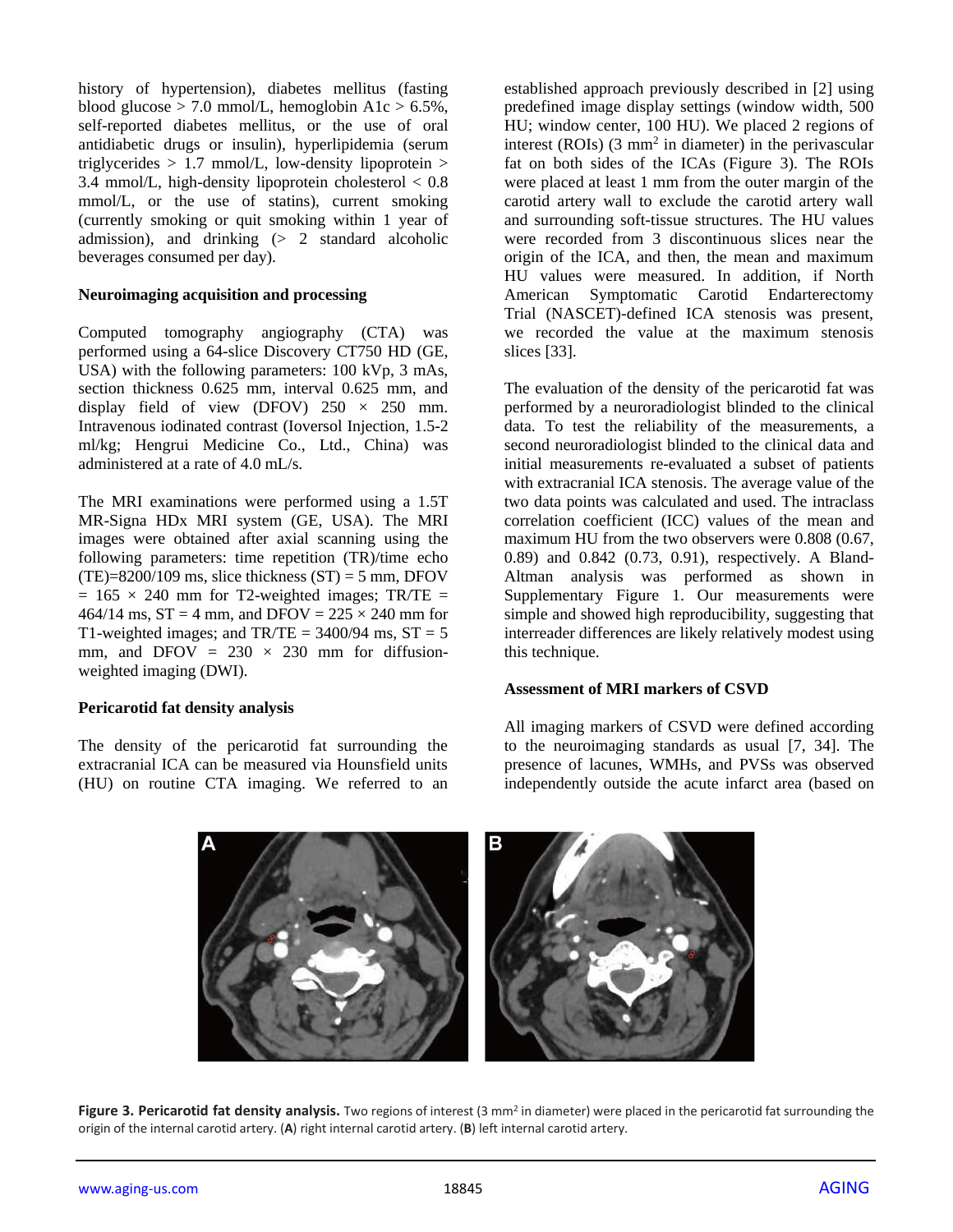DWI). Briefly, lacunes were defined as round or ovoid, subcortical, fluid-filled cavities (signal similar to cerebrospinal fluid) of 3-15 mm in diameter situated in the subcortical white matter, basal ganglia, or brain stem. Cerebral WMH was defined as a focal ≥3 mm lesion without definite hypointensity on T1-weighted images and with hyperintensity on fluid-attenuated inversion recovery (FLAIR) and T2-weighted images and rated according to the Fazekas scale from 0 to 3 [35]. PVSs were defined as cerebrospinal fluid (CSF) like signal lesions that were round, ovoid, or linear and 1-3 mm in diameter situated in the centrum semiovale and basal ganglia and rated on a validated semiquantitative scale from 0 to 4 [36]. In this study, we counted PVSs only in the basal ganglia because the PVSs in this region seemed to be specifically associated with CSVD [37]. One neuroradiology board-certified expert in our hospital who was blinded to the clinical data reviewed all brain MR images.

#### **Statistical analysis**

The normally distributed data are presented as the mean ± standard deviation (SD), and the nonnormally distributed data are presented as the median (interquartile range). The categorical data are presented as frequencies and percentages. The clinical and neuroimaging characteristics of the groups were compared using Student's *t*-test, paired *t*-test, analysis of variance with Bonferroni correction, Mann–Whitney *U* test or Pearson's chi-square test as appropriate. The correlations were measured using a Spearman correlation analysis. We calculated the ICC and corresponding 95% CI to evaluate the degree of interreader reliability. In the multivariate analyses, the associations between the perivascular fat density (independent variable) and MRI markers of CSVD (dependent variables) were investigated using a binary logistic regression (for the presence of lacunes) and ordinal logistic regression (for WMHs and PVSs). The severity of WMHs and PVSs was trichotomized because of the small number of samples with a more severe degree (mild [degree 0], moderate [degree 1], and severe [degrees 2-3 for WMHs and degrees 2-4 for PVSs]). The quantitative data were divided into several layers per standard deviation increase. The results are expressed as the adjusted ORs (multivariate analysis) along with their 95% confidence intervals (CIs). All data were analyzed using SPSS 20.0 (IBM, Chicago, IL, USA). Two-sided *P*-values<0.05 were considered statistically significant if not otherwise specified.

## **AUTHOR CONTRIBUTIONS**

Xin-Wei He designed the study and conducted data analysis. Dan-Hong Zhang and Qiu-Yue Chen interpreted the data and wrote the manuscript. Jiao-Lei Jin and Cheng-Fei Zhu collected and interpreted the data. All authors drafted and revised the manuscript. The final manuscript was read and approved by all authors.

## **CONFLICTS OF INTEREST**

The authors declare that they have no conflicts of interest.

## **FUNDING**

This work was supported by the Zhejiang Provincial Medicine and Health Research Foundation [grant number 2019KY789], the Taizhou Science and Technology Plan [grant number 20ywb50] and the key discipline construction funds from our hospital.

## **REFERENCES**

- 1. Antonopoulos AS, Sanna F, Sabharwal N, Thomas S, Oikonomou EK, Herdman L, Margaritis M, Shirodaria C, Kampoli AM, Akoumianakis I, Petrou M, Sayeed R, Krasopoulos G, et al. Detecting human coronary inflammation by imaging perivascular fat. Sci Transl Med. 2017; 9:eaal2658. <https://doi.org/10.1126/scitranslmed.aal2658> PMI[D:28701474](https://pubmed.ncbi.nlm.nih.gov/28701474)
- 2. Baradaran H, Myneni PK, Patel P, Askin G, Gialdini G, Al-Dasuqi K, Kamel H, Gupta A. Association Between Carotid Artery Perivascular Fat Density and Cerebrovascular Ischemic Events. J Am Heart Assoc. 2018; 7:e010383. <https://doi.org/10.1161/JAHA.118.010383>

PMI[D:30561272](https://pubmed.ncbi.nlm.nih.gov/30561272)

- 3. Saba L, Zucca S, Gupta A, Micheletti G, Suri JS, Balestrieri A, Porcu M, Crivelli P, Lanzino G, Qi Y, Nardi V, Faa G, Montisci R. Perivascular Fat Density and Contrast Plaque Enhancement: Does a Correlation Exist? AJNR Am J Neuroradiol. 2020; 41:1460–65. <https://doi.org/10.3174/ajnr.A6710> PMI[D:32732275](https://pubmed.ncbi.nlm.nih.gov/32732275)
- 4. Pantoni L. Cerebral small vessel disease: from pathogenesis and clinical characteristics to therapeutic challenges. Lancet Neurol. 2010; 9:689–701. [https://doi.org/10.1016/S1474-4422\(10\)70104-6](https://doi.org/10.1016/S1474-4422(10)70104-6) PMI[D:20610345](https://pubmed.ncbi.nlm.nih.gov/20610345)
- 5. Wardlaw JM, Smith C, Dichgans M. Small vessel disease: mechanisms and clinical implications. Lancet Neurol. 2019; 18:684–96. [https://doi.org/10.1016/S1474-4422\(19\)30079-1](https://doi.org/10.1016/S1474-4422(19)30079-1) PMI[D:31097385](https://pubmed.ncbi.nlm.nih.gov/31097385)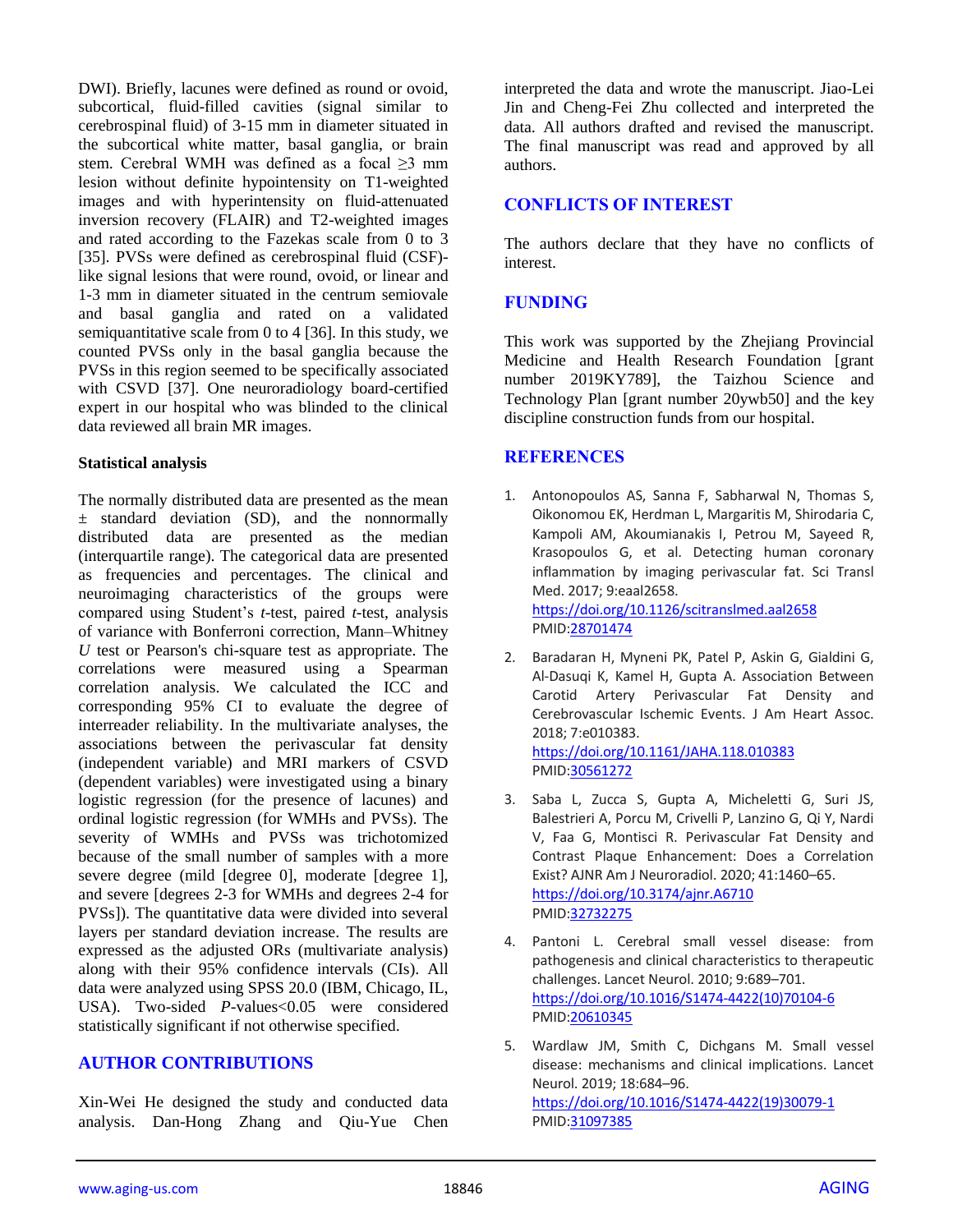6. Xia Y, Shen Y, Wang Y, Yang L, Wang Y, Li Y, Liang X, Zhao Q, Wu J, Chu S, Liang Z, Wang X, Qiu B, et al. White matter hyperintensities associated with progression of cerebral small vessel disease: a 7-year Chinese urban community study. Aging (Albany NY). 2020; 12:8506–22.

<https://doi.org/10.18632/aging.103154> PMID[:32388497](https://pubmed.ncbi.nlm.nih.gov/32388497)

- 7. Zhai FF, Yan S, Li ML, Han F, Wang Q, Zhou LX, Ni J, Yao M, Zhang SY, Cui LY, Jin ZY, Zhu YC. Intracranial Arterial Dolichoectasia and Stenosis: Risk Factors and Relation to Cerebral Small Vessel Disease. Stroke. 2018; 49:1135–40. <https://doi.org/10.1161/STROKEAHA.117.020130> PMID[:29581240](https://pubmed.ncbi.nlm.nih.gov/29581240)
- 8. Cassidy AE, Bielak LF, Zhou Y, Sheedy PF 2nd, Turner ST, Breen JF, Araoz PA, Kullo IJ, Lin X, Peyser PA. Progression of subclinical coronary atherosclerosis: does obesity make a difference? Circulation. 2005; 111:1877–82. <https://doi.org/10.1161/01.CIR.0000161820.40494.5D>

PMID[:15837939](https://pubmed.ncbi.nlm.nih.gov/15837939)

9. Rosito GA, Massaro JM, Hoffmann U, Ruberg FL, Mahabadi AA, Vasan RS, O'Donnell CJ, Fox CS. Pericardial fat, visceral abdominal fat, cardiovascular disease risk factors, and vascular calcification in a community-based sample: the Framingham Heart Study. Circulation. 2008; 117:605–13. [https://doi.org/10.1161/CIRCULATIONAHA.107.74306](https://doi.org/10.1161/CIRCULATIONAHA.107.743062) [2](https://doi.org/10.1161/CIRCULATIONAHA.107.743062) PMID[:18212276](https://pubmed.ncbi.nlm.nih.gov/18212276)

10. Kwon HM, Park JH, Park JH, Jeong HY, Lim JS, Jeong HG, Shin DW, Yun JM, Lee H. Visceral Fat Is an Independent Predictor of Cerebral Microbleeds in Neurologically Healthy People. Cerebrovasc Dis. 2016; 42:90–96.

<https://doi.org/10.1159/000445300> PMID[:27070832](https://pubmed.ncbi.nlm.nih.gov/27070832)

- 11. Karcher HS, Holzwarth R, Mueller HP, Ludolph AC, Huber R, Kassubek J, Pinkhardt EH. Body fat distribution as a risk factor for cerebrovascular disease: an MRI-based body fat quantification study. Cerebrovasc Dis. 2013; 35:341–48. <https://doi.org/10.1159/000348703> PMID[:23615579](https://pubmed.ncbi.nlm.nih.gov/23615579)
- 12. Kim KW, Seo H, Kwak MS, Kim D. Visceral obesity is associated with white matter hyperintensity and lacunar infarct. Int J Obes (Lond). 2017; 41:683–88. <https://doi.org/10.1038/ijo.2017.13> PMID[:28104915](https://pubmed.ncbi.nlm.nih.gov/28104915)
- 13. Chen YC, Wei XE, Lu J, Qiao RH, Shen XF, Li YH. Correlation Between Intracranial Arterial Calcification and Imaging of Cerebral Small Vessel Disease. Front Neurol. 2019; 10:426. <https://doi.org/10.3389/fneur.2019.00426> PMID[:31118918](https://pubmed.ncbi.nlm.nih.gov/31118918)
- 14. Viswanathan V, Jamthikar AD, Gupta D, Puvvula A, Khanna NN, Saba L, Viskovic K, Mavrogeni S, Laird JR, Pareek G, Miner M, Sfikakis PP, Protogerou A, et al. Does the Carotid Bulb Offer a Better 10-Year CVD/Stroke Risk Assessment Compared to the Common Carotid Artery? A 1516 Ultrasound Scan Study. Angiology. 2020; 71:920–33. <https://doi.org/10.1177/0003319720941730> PMI[D:32696658](https://pubmed.ncbi.nlm.nih.gov/32696658)
- 15. Zijlstra LE, Trompet S, Jukema JW, Kroft LJ, de Bresser J, van Osch MJ, Hammer S, Witjes MN, van Buren M, Mooijaart SP. Association of cardiovascular structure and function with cerebrovascular changes and cognitive function in older patients with end-stage renal disease. Aging (Albany NY). 2020; 12:1496–511. <https://doi.org/10.18632/aging.102696> PMI[D:31907337](https://pubmed.ncbi.nlm.nih.gov/31907337)
- 16. Liu Y, Sun Y, Hu C, Liu J, Gao A, Han H, Chai M, Zhang J, Zhou Y, Zhao Y. Perivascular Adipose Tissue as an Indication, Contributor to, and Therapeutic Target for Atherosclerosis. Front Physiol. 2020; 11:615503. <https://doi.org/10.3389/fphys.2020.615503> PMI[D:33391033](https://pubmed.ncbi.nlm.nih.gov/33391033)
- 17. Della-Morte D, Dong C, Markert MS, Elkind MS, Sacco RL, Wright CB, Rundek T. Carotid Intima-Media Thickness Is Associated With White Matter Hyperintensities: The Northern Manhattan Study. Stroke. 2018; 49:304–11. <https://doi.org/10.1161/STROKEAHA.117.018943> PMI[D:29284725](https://pubmed.ncbi.nlm.nih.gov/29284725)
- 18. Sahin N, Solak A, Genc B, Akpinar MB. Dilatation of the Virchow-Robin spaces as an indicator of unilateral carotid artery stenosis: correlation with white matter lesions. Acta Radiol. 2015; 56:852–59. <https://doi.org/10.1177/0284185114544243> PMI[D:25140058](https://pubmed.ncbi.nlm.nih.gov/25140058)
- 19. Mahabadi AA, Massaro JM, Rosito GA, Levy D, Murabito JM, Wolf PA, O'Donnell CJ, Fox CS, Hoffmann U. Association of pericardial fat, intrathoracic fat, and visceral abdominal fat with cardiovascular disease burden: the Framingham Heart Study. Eur Heart J. 2009; 30:850–56. <https://doi.org/10.1093/eurheartj/ehn573> PMI[D:19136488](https://pubmed.ncbi.nlm.nih.gov/19136488)
- 20. Lu MT, Park J, Ghemigian K, Mayrhofer T, Puchner SB, Liu T, Fleg JL, Udelson JE, Truong QA, Ferencik M, Hoffmann U. Epicardial and paracardial adipose tissue volume and attenuation - Association with high-risk coronary plaque on computed tomographic angiography in the ROMICAT II trial. Atherosclerosis. 2016; 251:47–54.

<https://doi.org/10.1016/j.atherosclerosis.2016.05.033> PMI[D:27266821](https://pubmed.ncbi.nlm.nih.gov/27266821)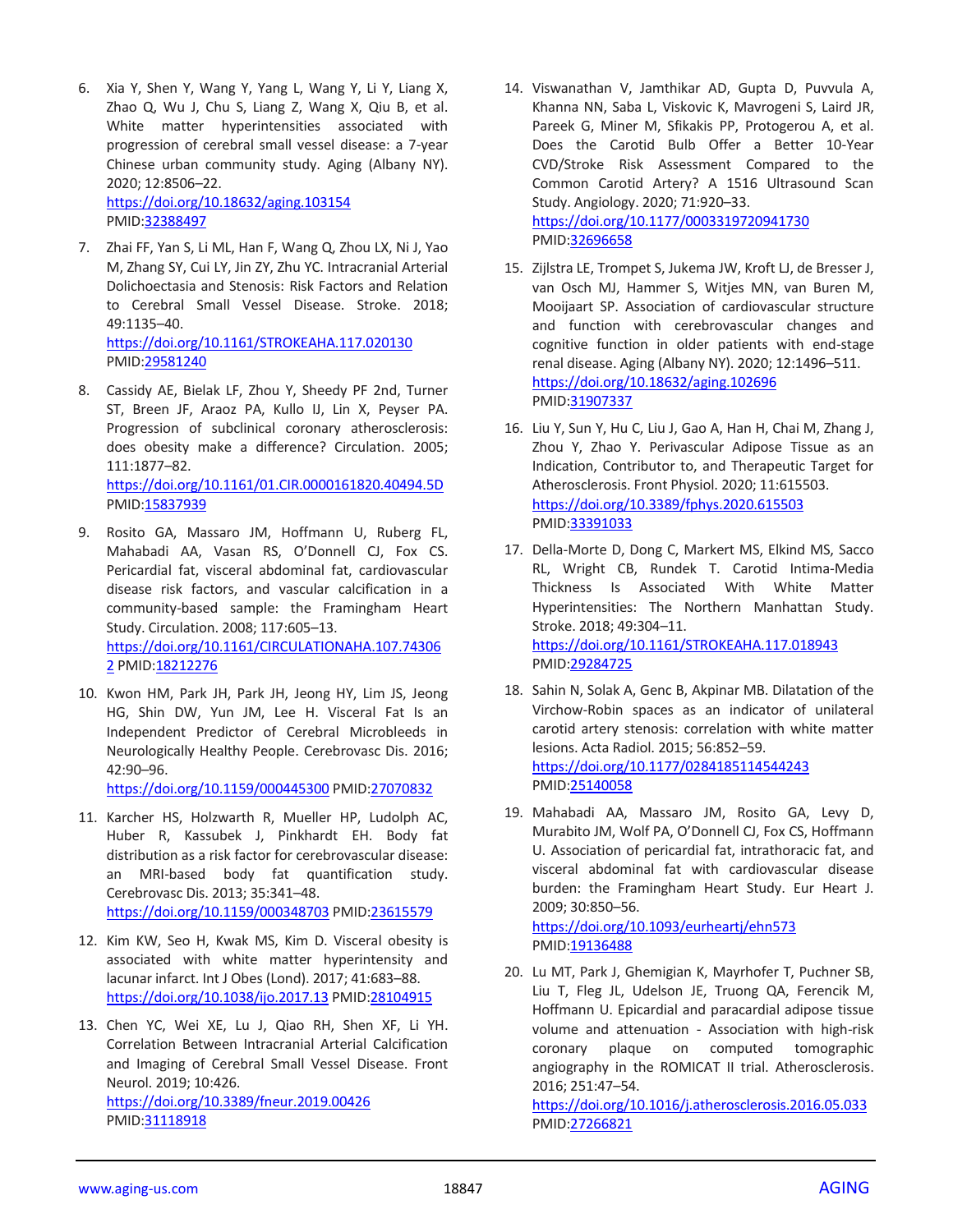- 21. Zhai FF, Yang M, Wei Y, Wang M, Gui Y, Han F, Zhou LX, Ni J, Yao M, Zhang SY, Jin ZY, Cui LY, Dai Q, Zhu YC. Carotid atherosclerosis, dilation, and stiffness relate to cerebral small vessel disease. Neurology. 2020; 94:e1811–19. <https://doi.org/10.1212/WNL.0000000000009319> PMID[:32241954](https://pubmed.ncbi.nlm.nih.gov/32241954)
- 22. Lin A, Dey D, Wong DT, Nerlekar N. Perivascular Adipose Tissue and Coronary Atherosclerosis: from Biology to Imaging Phenotyping. Curr Atheroscler Rep. 2019; 21:47. <https://doi.org/10.1007/s11883-019-0817-3> PMID[:31741080](https://pubmed.ncbi.nlm.nih.gov/31741080)
- 23. Oikonomou EK, West HW, Antoniades C. Cardiac Computed Tomography: Assessment of Coronary Inflammation and Other Plaque Features. Arterioscler Thromb Vasc Biol. 2019; 39:2207–19. <https://doi.org/10.1161/ATVBAHA.119.312899> PMID[:31510795](https://pubmed.ncbi.nlm.nih.gov/31510795)
- 24. Rittig K, Dolderer JH, Balletshofer B, Machann J, Schick F, Meile T, Küper M, Stock UA, Staiger H, Machicao F, Schaller HE, Königsrainer A, Häring HU, Siegel-Axel DI. The secretion pattern of perivascular fat cells is different from that of subcutaneous and visceral fat cells. Diabetologia. 2012; 55:1514–25. <https://doi.org/10.1007/s00125-012-2481-9> PMID[:22327346](https://pubmed.ncbi.nlm.nih.gov/22327346)
- 25. Rouhl RP, Damoiseaux JG, Lodder J, Theunissen RO, Knottnerus IL, Staals J, Henskens LH, Kroon AA, de Leeuw PW, Tervaert JW, van Oostenbrugge RJ. Vascular inflammation in cerebral small vessel disease. Neurobiol Aging. 2012; 33:1800–06.

<https://doi.org/10.1016/j.neurobiolaging.2011.04.008> PMID[:21601314](https://pubmed.ncbi.nlm.nih.gov/21601314)

26. Knight-Greenfield A, Quitlong Nario JJ, Vora A, Baradaran H, Merkler A, Navi BB, Kamel H, Gupta A. Associations Between Features of Nonstenosing Carotid Plaque on Computed Tomographic Angiography and Ischemic Stroke Subtypes. J Am Heart Assoc. 2019; 8:e014818. <https://doi.org/10.1161/JAHA.119.014818>

PMID[:31818209](https://pubmed.ncbi.nlm.nih.gov/31818209)

- 27. Dai X, Yu L, Lu Z, Shen C, Tao X, Zhang J. Serial change of perivascular fat attenuation index after statin treatment: Insights from a coronary CT angiography follow-up study. Int J Cardiol. 2020; 319:144–49. <https://doi.org/10.1016/j.ijcard.2020.06.008> PMID[:32553595](https://pubmed.ncbi.nlm.nih.gov/32553595)
- 28. Grant RW, Stephens JM. Fat in flames: influence of cytokines and pattern recognition receptors on adipocyte lipolysis. Am J Physiol Endocrinol Metab. 2015; 309:E205–13. <https://doi.org/10.1152/ajpendo.00053.2015>

PMI[D:26058863](https://pubmed.ncbi.nlm.nih.gov/26058863)

29. Oikonomou EK, Marwan M, Desai MY, Mancio J, Alashi A, Hutt Centeno E, Thomas S, Herdman L, Kotanidis CP, Thomas KE, Griffin BP, Flamm SD, Antonopoulos AS, et al. Non-invasive detection of coronary inflammation using computed tomography and prediction of residual cardiovascular risk (the CRISP CT study): a post-hoc analysis of prospective outcome data. Lancet. 2018; 392:929–39.

[https://doi.org/10.1016/S0140-6736\(18\)31114-0](https://doi.org/10.1016/S0140-6736(18)31114-0) PMI[D:30170852](https://pubmed.ncbi.nlm.nih.gov/30170852)

- 30. Antoniades C, Shirodaria C. Detecting Coronary Inflammation With Perivascular Fat Attenuation Imaging: Making Sense From Perivascular Attenuation Maps. JACC Cardiovasc Imaging. 2019; 12:2011–14. <https://doi.org/10.1016/j.jcmg.2018.12.024> PMI[D:30772228](https://pubmed.ncbi.nlm.nih.gov/30772228)
- 31. Wityk RJ, Lehman D, Klag M, Coresh J, Ahn H, Litt B. Race and sex differences in the distribution of cerebral atherosclerosis. Stroke. 1996; 27:1974–80. <https://doi.org/10.1161/01.str.27.11.1974> PMI[D:8898801](https://pubmed.ncbi.nlm.nih.gov/8898801)
- 32. Wong LK. Global burden of intracranial atherosclerosis. Int J Stroke. 2006; 1:158–59. <https://doi.org/10.1111/j.1747-4949.2006.00045.x> PMI[D:18706036](https://pubmed.ncbi.nlm.nih.gov/18706036)
- 33. Henderson RD, Eliasziw M, Fox AJ, Rothwell PM, Barnett HJ. Angiographically defined collateral circulation and risk of stroke in patients with severe carotid artery stenosis. North American Symptomatic Carotid Endarterectomy Trial (NASCET) Group. Stroke. 2000; 31:128–32. <https://doi.org/10.1161/01.str.31.1.128>

PMI[D:10625727](https://pubmed.ncbi.nlm.nih.gov/10625727)

34. Wardlaw JM, Smith EE, Biessels GJ, Cordonnier C, Fazekas F, Frayne R, Lindley RI, O'Brien JT, Barkhof F, Benavente OR, Black SE, Brayne C, Breteler M, et al, and STandards for ReportIng Vascular changes on nEuroimaging (STRIVE v1). Neuroimaging standards for research into small vessel disease and its contribution to ageing and neurodegeneration. Lancet Neurol. 2013; 12:822–38.

[https://doi.org/10.1016/S1474-4422\(13\)70124-8](https://doi.org/10.1016/S1474-4422(13)70124-8) PMI[D:23867200](https://pubmed.ncbi.nlm.nih.gov/23867200)

- 35. Fazekas F, Chawluk JB, Alavi A, Hurtig HI, Zimmerman RA. MR signal abnormalities at 1.5 T in Alzheimer's dementia and normal aging. AJR Am J Roentgenol. 1987; 149:351–56. <https://doi.org/10.2214/ajr.149.2.351> PMI[D:3496763](https://pubmed.ncbi.nlm.nih.gov/3496763)
- 36. Maclullich AM, Wardlaw JM, Ferguson KJ, Starr JM, Seckl JR, Deary IJ. Enlarged perivascular spaces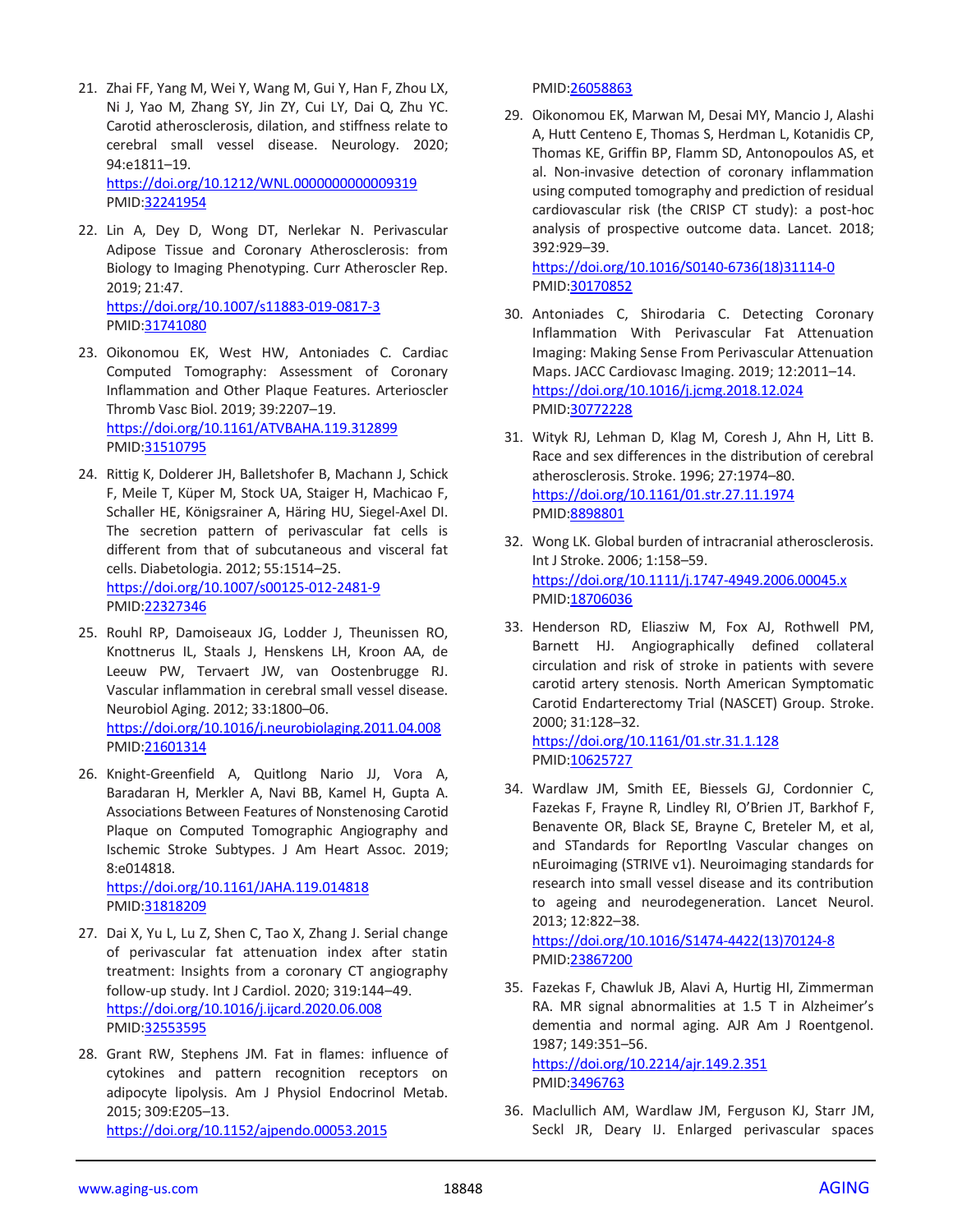are associated with cognitive function in healthy elderly men. J Neurol Neurosurg Psychiatry. 2004; 75:1519–23. <https://doi.org/10.1136/jnnp.2003.030858> PMID[:15489380](https://pubmed.ncbi.nlm.nih.gov/15489380)

37. Bos D, Wolters FJ, Darweesh SK, Vernooij MW, de Wolf F, Ikram MA, Hofman A. Cerebral small vessel disease and the risk of dementia: A systematic review and meta-analysis of population-based evidence. Alzheimers Dement. 2018; 14:1482–92. <https://doi.org/10.1016/j.jalz.2018.04.007> PMID[:29792871](https://pubmed.ncbi.nlm.nih.gov/29792871)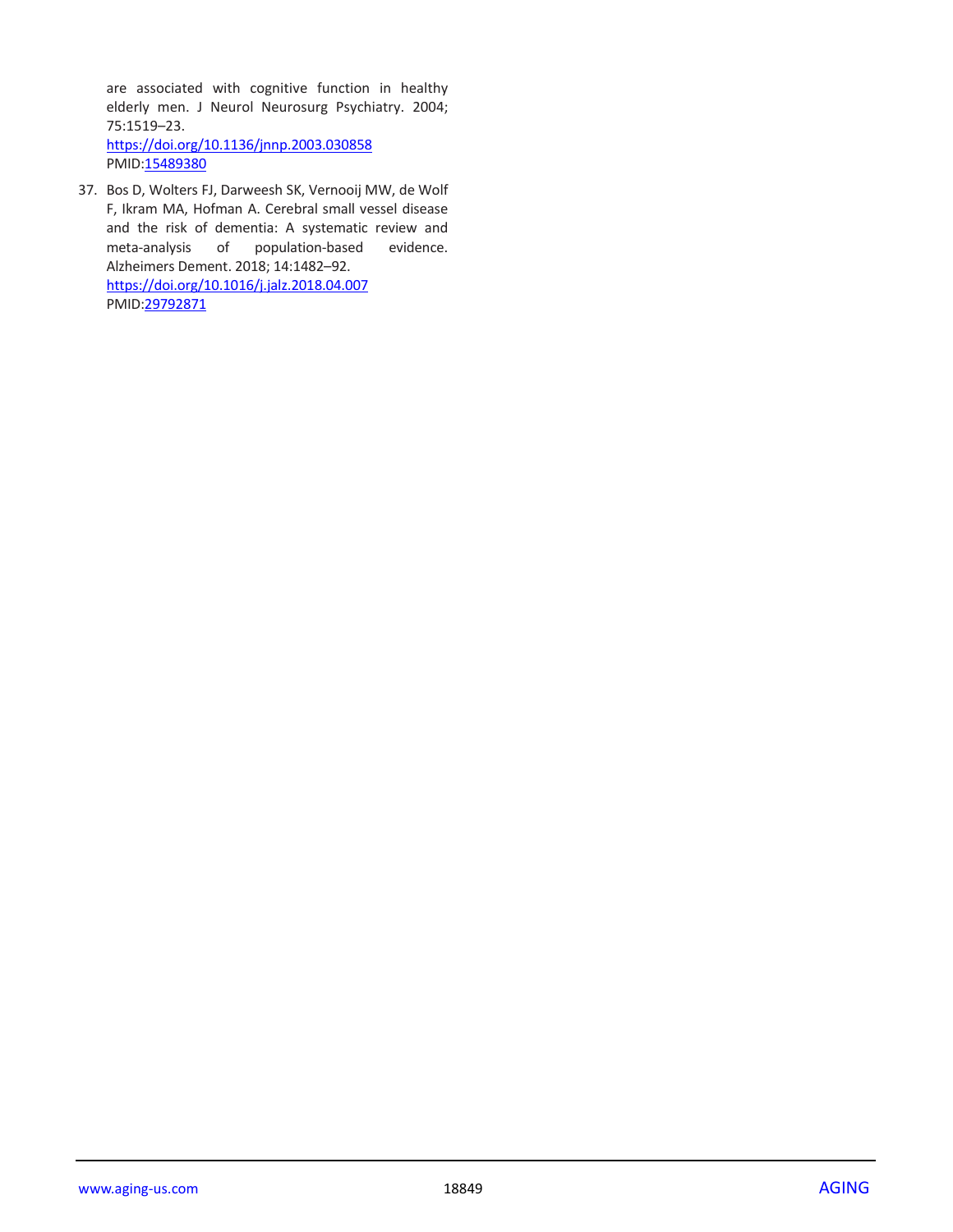## **SUPPLEMENTARY MATERIALS**

# **Supplementary Figure**



**Supplementary Figure 1. The Bland-Altman analysis for the two evaluation.** (**A**) for mean HU, and (**B**) for maximum HU. Abbreviation, HU, hounsfield unit.